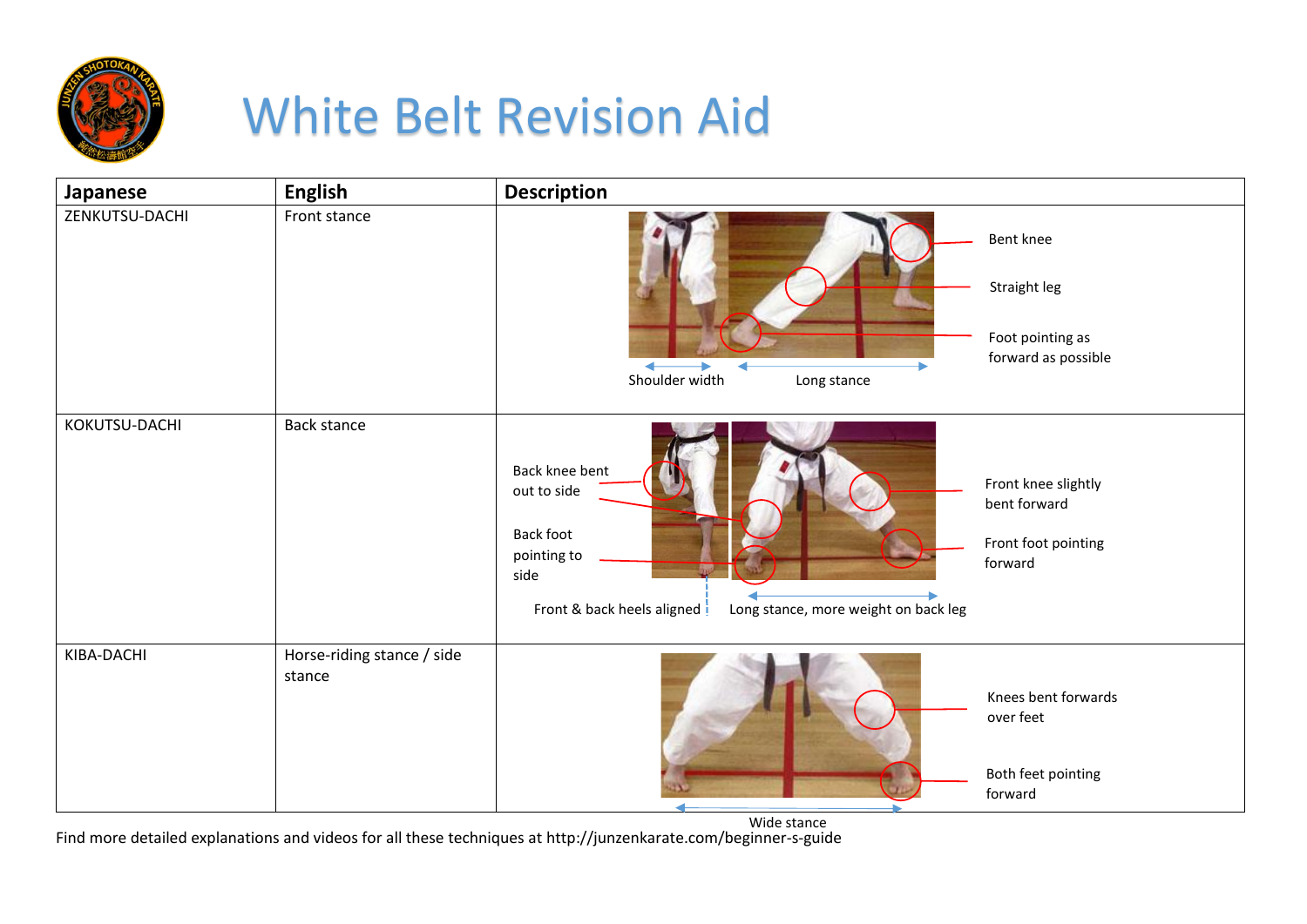| OI-ZUKI chudan    | Lunge/stepping punch to the<br>body | Stay low and do not rise up<br>whilst stepping<br>Punch with the arm on the same side                                                                                                                        |
|-------------------|-------------------------------------|--------------------------------------------------------------------------------------------------------------------------------------------------------------------------------------------------------------|
|                   |                                     | as the leg stepping forward.                                                                                                                                                                                 |
|                   |                                     | NOTE: make sure you punch on target<br>Start and finish in<br>aligned with your centre (solar plexus)<br>front stance                                                                                        |
| OI-ZUKI jodan     | Lunge/stepping punch to the<br>head | Same as above, but punching to head/face level                                                                                                                                                               |
| GYAKU-ZUKI chudan | Reverse punch to the body           | Stay low and do not rise up<br>whilst stepping<br>Punch with the arm on the opposite<br>side as the leg stepping forward.<br>NOTE: make sure you punch on target<br>aligned with your centre (solar plexus). |
| GYAKU-ZUKI jodan  | Reverse punch to the head           | Same as above, but punching to the head/face level                                                                                                                                                           |
| AGE-UKE           | Upper rising block                  | Focus /<br>Arms cross<br>cover<br>over                                                                                                                                                                       |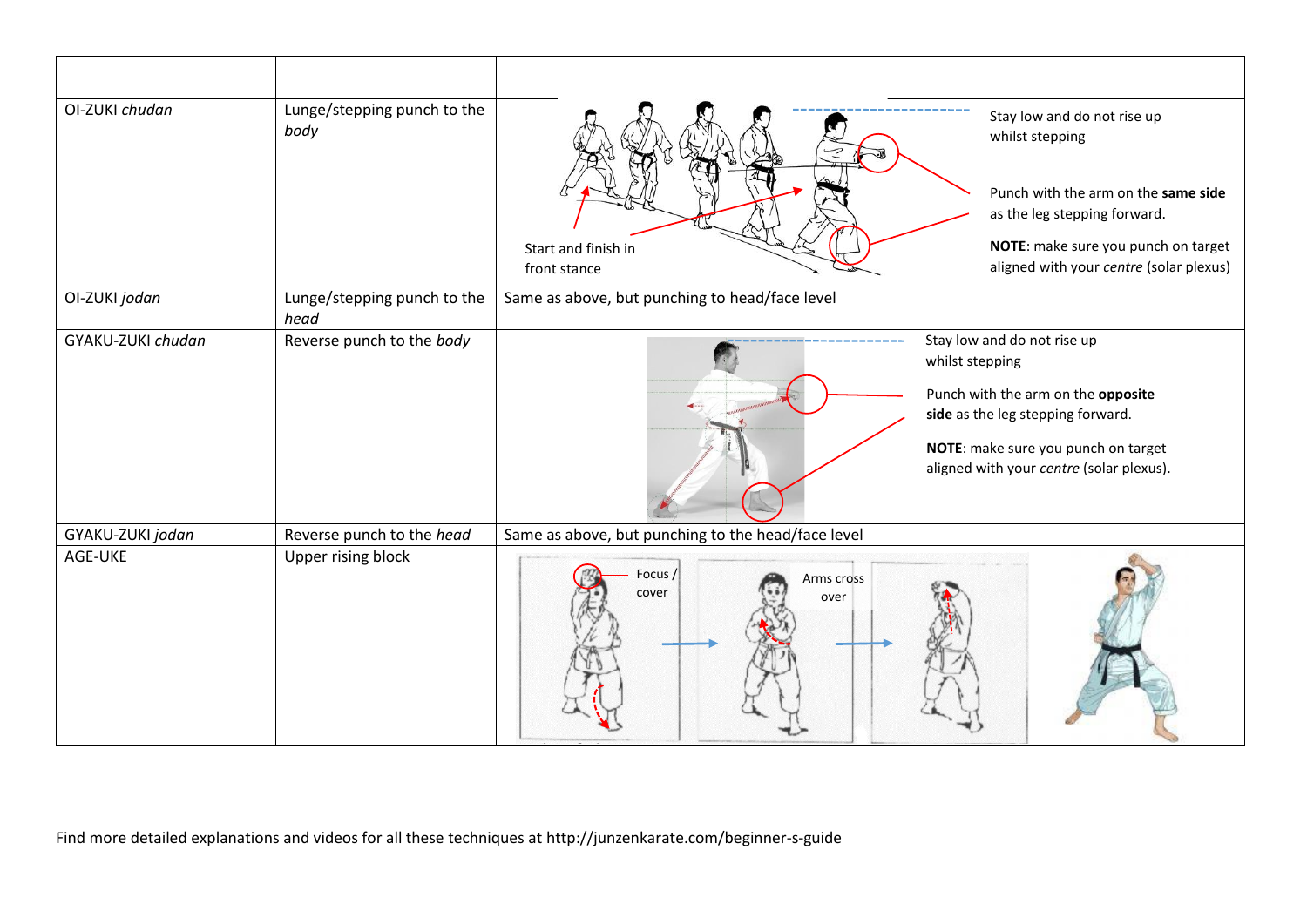| SOTO-UKE           | Outside block                                                     | Fist ends up at shoulder level<br>Make sure the block finishes<br>past your centre line. |
|--------------------|-------------------------------------------------------------------|------------------------------------------------------------------------------------------|
| UCHI-UKE           | Inside block                                                      | Fist ends up at<br>shoulder level                                                        |
| <b>GEDAN-BARAI</b> | Lower sweeping block                                              |                                                                                          |
| SHUTO-UKE          | Knife hand block<br>(whilst stepping forward in<br>Kokutsu-dachi) |                                                                                          |

Find more detailed explanations and videos for all these techniques at http://junzenkarate.com/beginner-s-guide